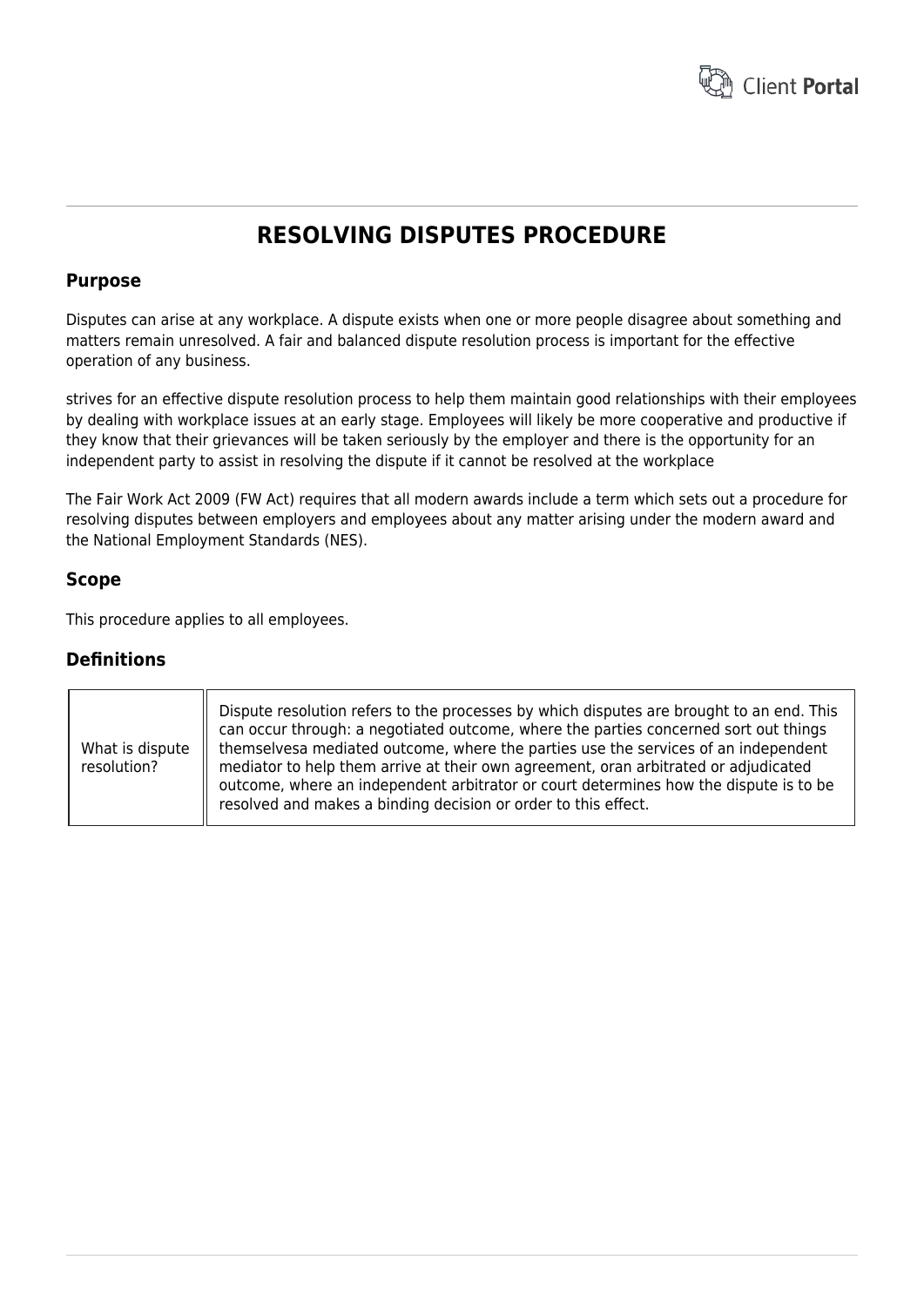

# **Principles**

## **A best practice dispute resolution process should:**

- Be simple
- Allow appropriate stages so that matters can, wherever possible, be resolved at the workplace
- Encourage parties to agree on a process that suits them

### **Best practice dispute resolution outcomes should be:**

- Ouick the issues should be resolved quickly rather than allowing them to escalate through inaction, which can potentially lead to further difficult issues and behaviours
- Fair all relevant parties should be consulted so that all sides of the story are taken into account
- Handled sensitively disputes should, where possible and appropriate, be resolved in a confidential context in order to minimise impact on employees not affected by the dispute
- Transparent the procedure should be made known to every employee

Dispute resolution procedures should not interfere with the continued operation of the business where possible. Therefore work should continue normally during the dispute resolution process subject to any reasonable concerns about health and safety.

# **Procedure**

### **Step 1. Communicate**

Employee(s) and/or any employee representative meet(s) with the employee's relevant manager to discuss a problem.

The manager listens carefully to the employee(s) (and/or their representative) and together they try to resolve the dispute. If the manager and employee are unable to resolve the dispute or it is not appropriate that the supervisor deal with it, the matter should be referred to senior management.

### **Step 2. As below or Resolution**

Senior management listens to the employee's concerns and either resolves the dispute or refers the matter to more senior management.

### **Step 3. As below or Resolution**

More senior/HR listen to the employee (and/or their representative) and attempt to resolve the dispute. It is either resolved or referred to an independent body.

### **Step 4. Independent /external Support or Resolution**

An independent conciliator or mediator (for example the Fair Work Commission or external Consultant) assists to resolve the dispute

#### **Resolution**